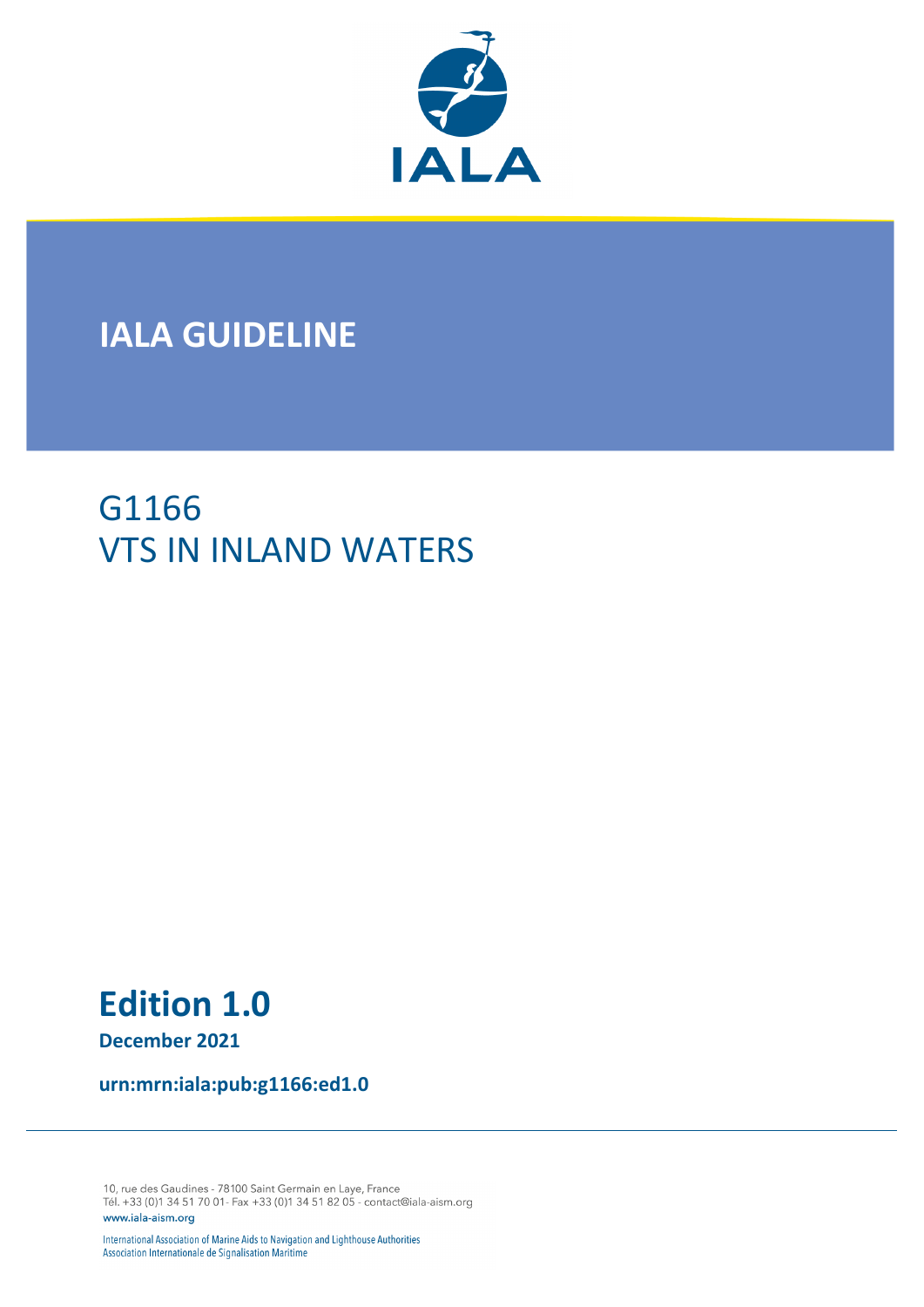# **DOCUMENT REVISION**

## Revisions to this document are to be noted in the table prior to the issue of a revised document.

| <b>Date</b>  | <b>Details</b>                                                                                                                                                                                                                             | <b>Approval</b> |
|--------------|--------------------------------------------------------------------------------------------------------------------------------------------------------------------------------------------------------------------------------------------|-----------------|
| January 2022 | First edition. Replacement of previous IALA Recommendation R0120<br>(V-120) Approved by Council December 2021 and published January<br>2022, in alignment with IMO Resolution A.1158(32) Guidelines for<br><b>Vessel Traffic Services.</b> | Council 74      |
|              |                                                                                                                                                                                                                                            |                 |
|              |                                                                                                                                                                                                                                            |                 |
|              |                                                                                                                                                                                                                                            |                 |
|              |                                                                                                                                                                                                                                            |                 |
|              |                                                                                                                                                                                                                                            |                 |
|              |                                                                                                                                                                                                                                            |                 |

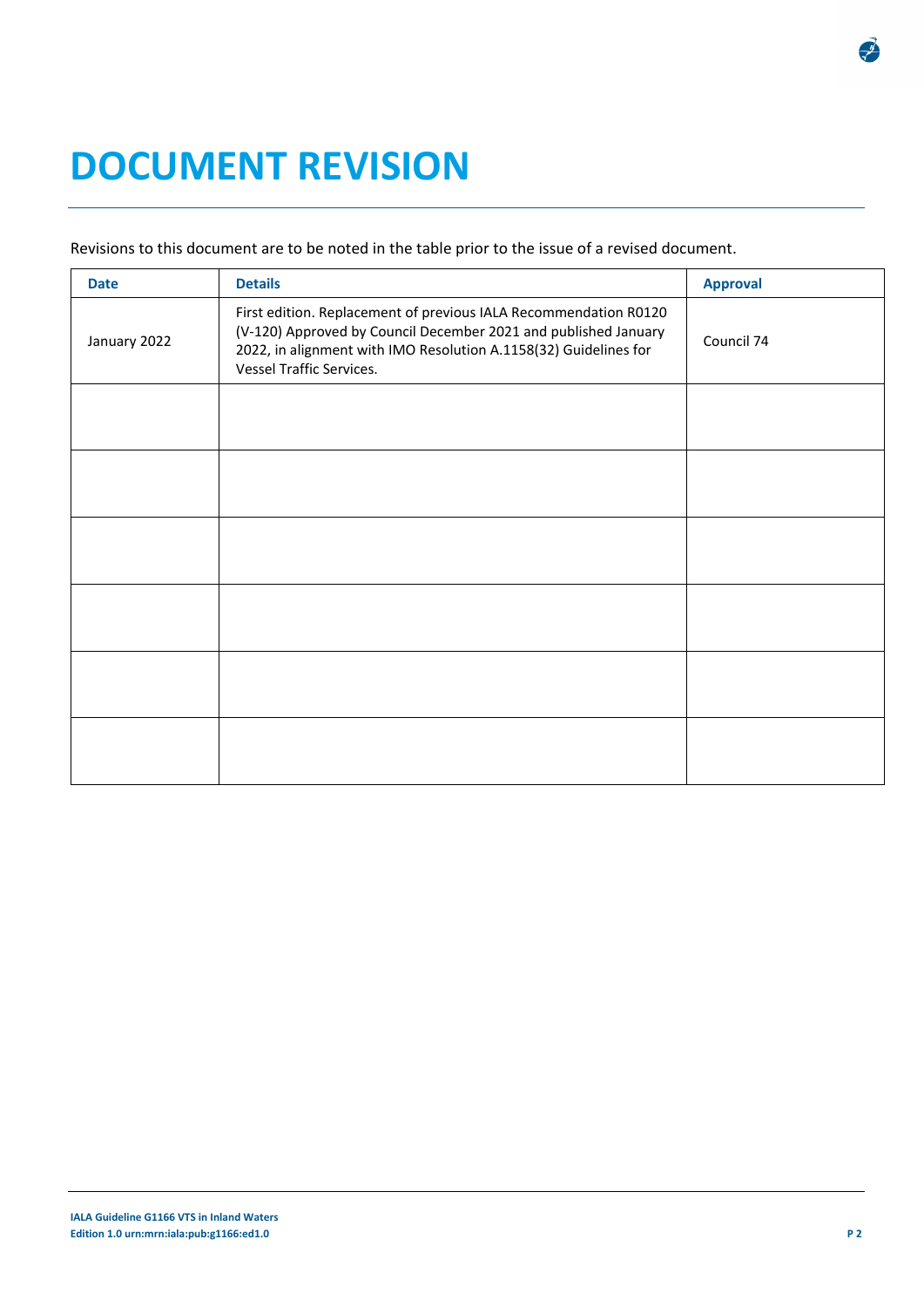# **CONTENTS**

| 1.    |                    |  |  |
|-------|--------------------|--|--|
| 2.    |                    |  |  |
| 3.    |                    |  |  |
| 3.1.  |                    |  |  |
| 3.2.  |                    |  |  |
| 3.3.  |                    |  |  |
| 3.4.  |                    |  |  |
| 4.    |                    |  |  |
| 4.1.  |                    |  |  |
|       | 4.1.1.             |  |  |
|       | 4.1.2.             |  |  |
| 4.2.  |                    |  |  |
|       | 4.2.1.             |  |  |
|       | 4.2.2.             |  |  |
| 4.3.  |                    |  |  |
|       | 4.3.1.             |  |  |
|       | 4.3.2.             |  |  |
| 4.4.  |                    |  |  |
|       | 4.4.1.             |  |  |
|       | 4.4.2.             |  |  |
| 4.5.  |                    |  |  |
|       | 4.5.1.             |  |  |
|       | 4.5.2.             |  |  |
| 4.6.  |                    |  |  |
|       | 4.6.1.             |  |  |
|       | 4.6.2.             |  |  |
| 4.7   |                    |  |  |
|       | 4.7.1.             |  |  |
|       | 4.7.2.             |  |  |
| 4.8.  |                    |  |  |
|       | 4.8.1.             |  |  |
|       | 4.8.2.             |  |  |
| 4.9.  |                    |  |  |
|       | 4.9.1<br>4.9.2     |  |  |
|       |                    |  |  |
| 4.10. |                    |  |  |
|       | 4.10.1.<br>4.10.2. |  |  |
|       |                    |  |  |

 $\frac{1}{\sqrt{2}}$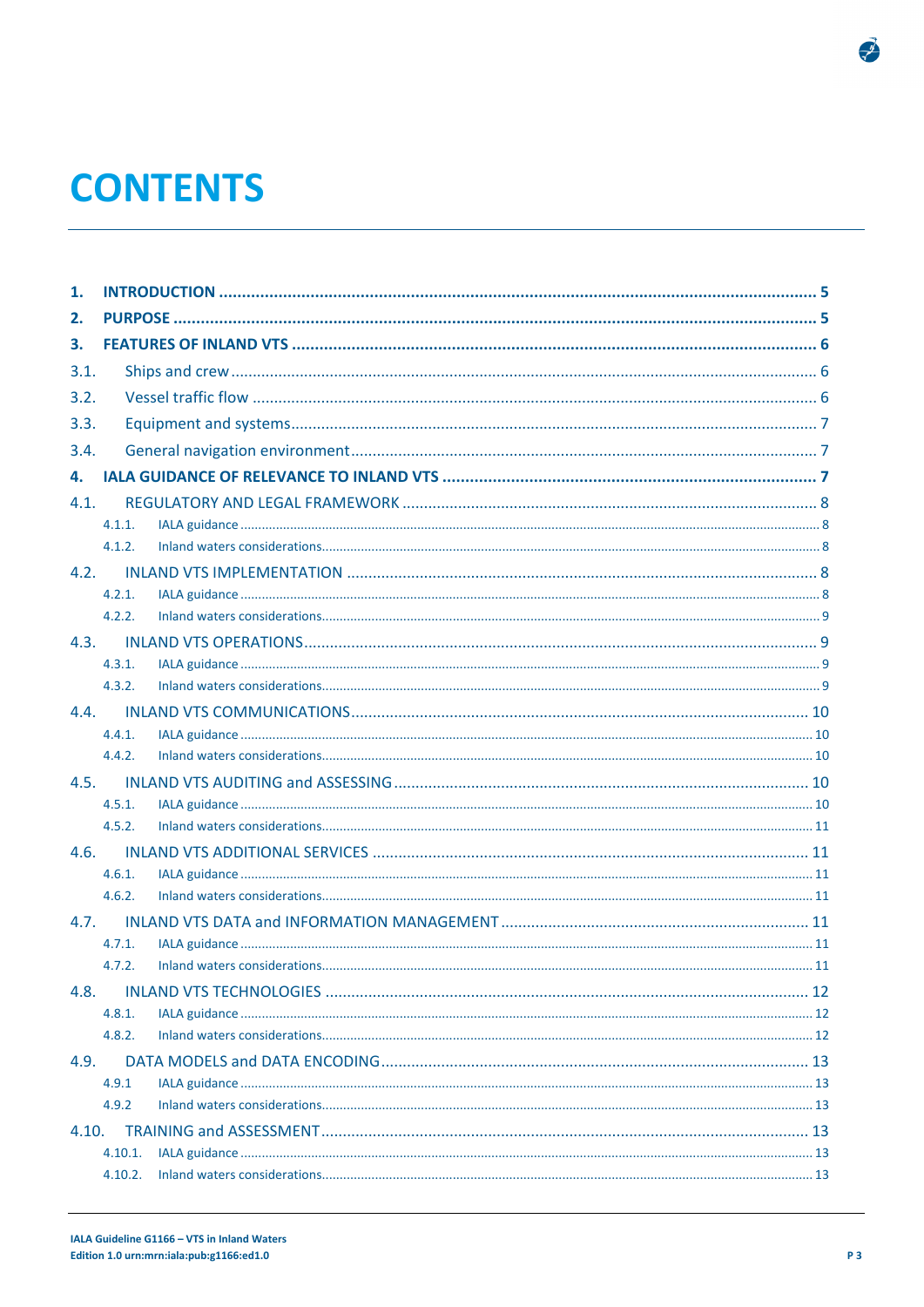# **CONTENTS**

|    | 4.11.1.    |  |
|----|------------|--|
|    |            |  |
|    |            |  |
|    |            |  |
|    |            |  |
|    |            |  |
|    | 4.13.1.    |  |
|    |            |  |
|    |            |  |
|    | $4.14.1$ . |  |
|    |            |  |
|    |            |  |
| 6. |            |  |
|    |            |  |

 $\frac{1}{\sqrt{2}}$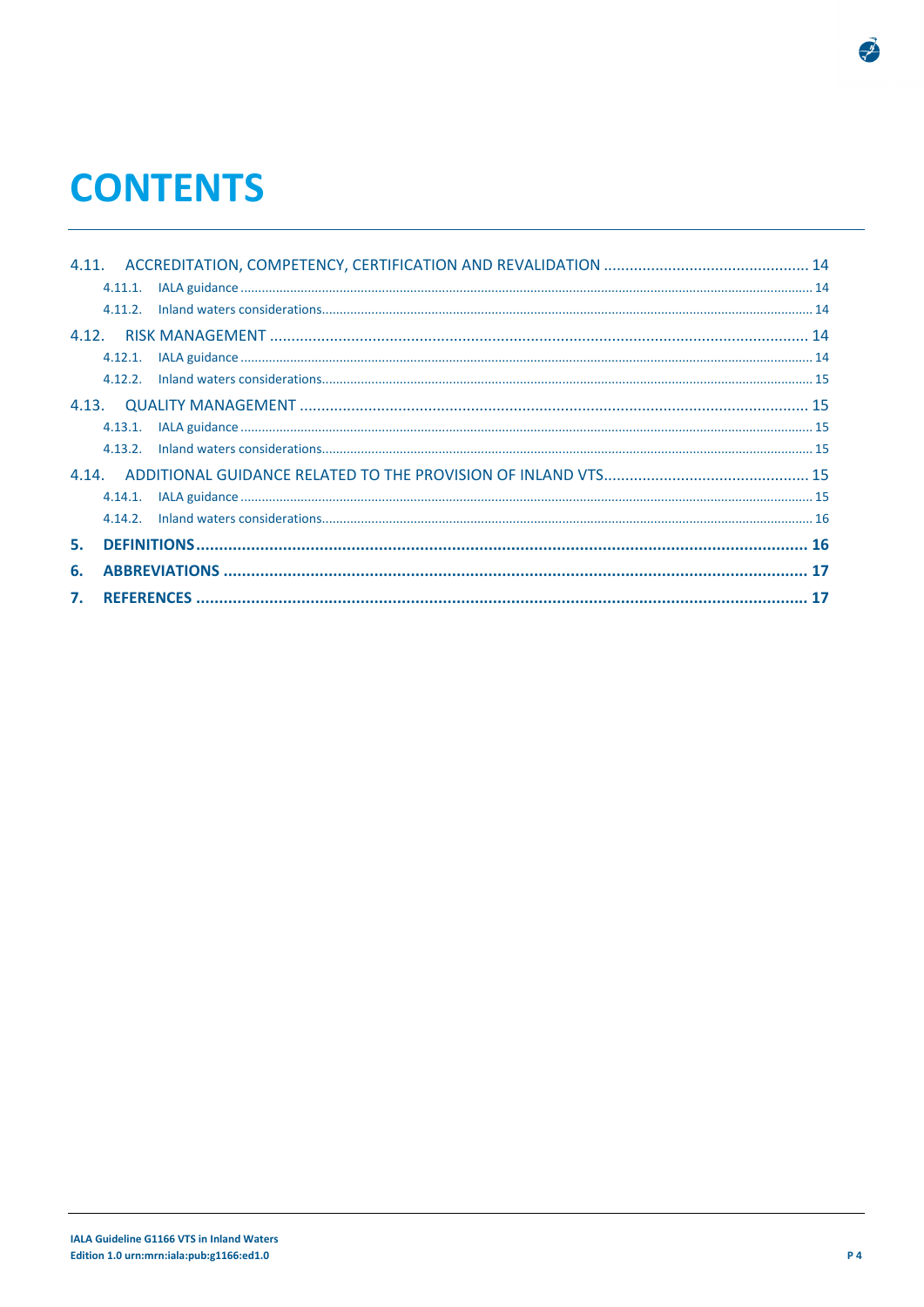# **1. INTRODUCTION**

Inland waters or inland waterways are rivers, lakes or other stretches of water, whether linked to the sea or landlocked, which by natural or man-made features are suitable for navigation.

The United Nations Convention on the Law of the Sea (UNCLOS) [1] does not use the term "inland waters" but refers to a nation's "internal waters" and states that:

"waters on the landward side of the baseline of the territorial sea form part of the internal waters of the State."

The International Convention for the Safety of Life at Sea (SOLAS), 1974, as amended [2], states in Chapter V on Safety of Navigation, inter alia, that:

"The Administration may decide to what extent this chapter shall apply to ships operating solely in waters landward of the baselines which are established in accordance with international law.' (Regulation V/1)"; and

"Contracting Governments undertake to arrange for the establishment of VTS where, in their opinion, the volume of traffic or the degree of risk justifies such services." (Regulation V/12).

IMO Resolution *A.1158(32) Guidelines for Vessel Traffic Services* [3] is associated with SOLAS Regulation V/12. It provides high-level guidance for planning, implementing and operating a vessel traffic service under national law. This resolution notes that the International Association of Marine Aids to Navigation and Lighthouse Authorities (IALA) has contributed significantly to the development of internationally harmonized guidance for vessel traffic services and states that:

"Contracting Governments are encouraged to take into account IALA standards and associated recommendations, guidelines and model courses."

A State has sovereignty over its inland waters and may make laws to regulate inland waters and their use and may utilize any resource. Foreign vessels have no right of passage within inland waters, and the passage of foreign vessels in inland waters may be regulated by national or regional legislation. While the obligations of SOLAS Regulation V/12, IMO Resolution *A.1158(32)* and IALA standards do not apply in inland waters, it is recommended that their provisions are taken into account.

Noting the IMO regulatory framework for VTS does not apply in inland waters, the following definition for an inland vessel traffic service (inland VTS) has been adopted:

"A service in inland waters implemented by an authority with the capability to interact with vessel traffic and respond to developing situations within a vessel traffic service area to improve the safety and efficiency of navigation, contribute to safety of life and support the protection of the environment."

## **2. PURPOSE**

The purpose of this Guideline is to assist authorities establish inland VTS in inland waters effectively and in a manner that reflects the international regulatory regime for VTS. It identifies IALA recommendations and guidelines that may have relevance to inland VTS and offers considerations for applying or adapting IALA guidance to inland waters, which national administrations may wish to take into account when applying this to national legislation or policy.

This Guideline is associated with IALA Recommendation *R0119 (V-119) Establishment of a VTS*.

This Guideline is an informative document which describes desirable practices to assist authorities establishing inland VTS to plan, implement and operate them in a harmonized manner that is aligned with IALA Standards as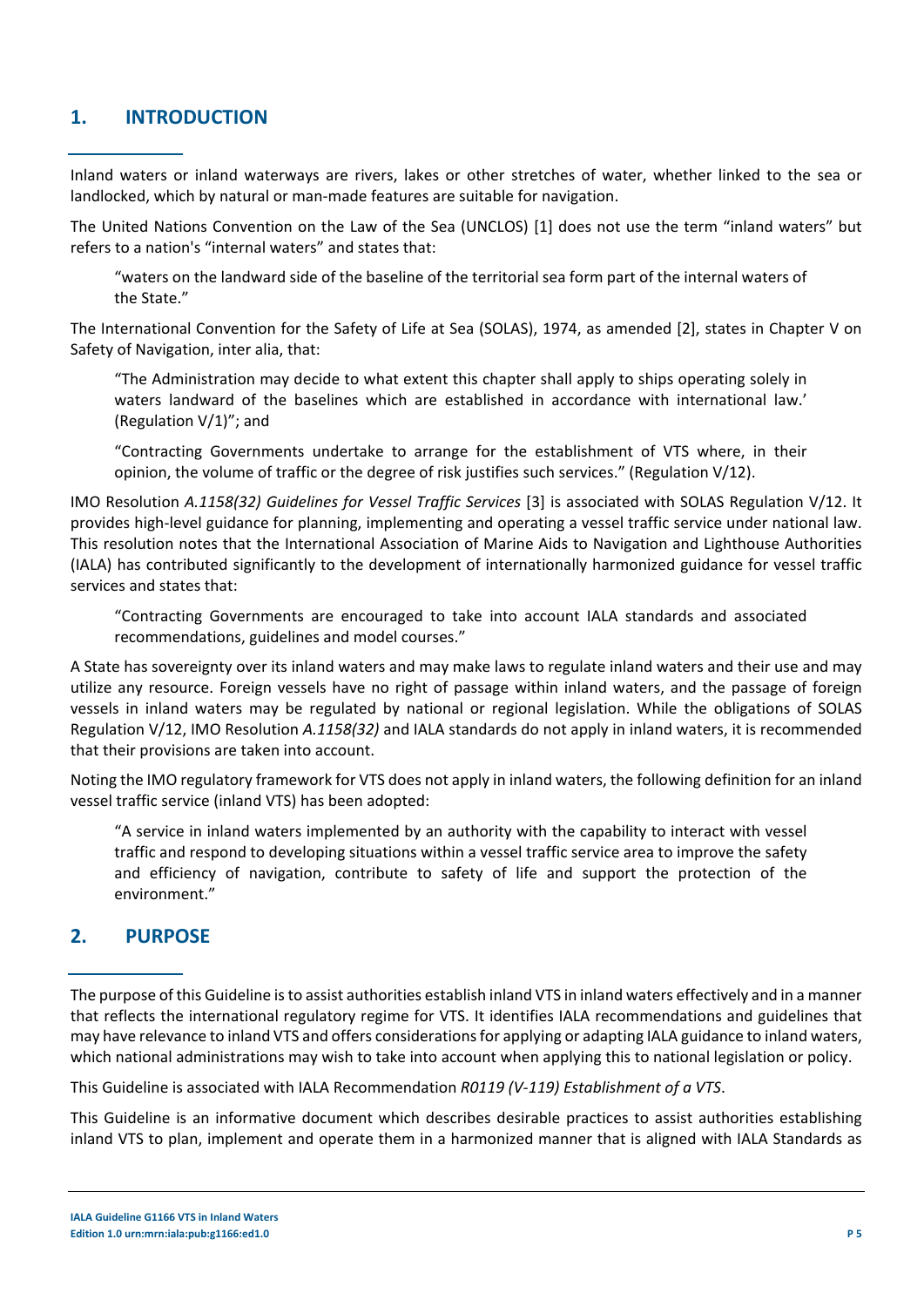appropriate to minimize any confusion to masters of sea-going ships and skippers of inland waterway vessels moving from one vessel traffic service area to another.

# **3. FEATURES OF INLAND VTS**

Inland waterway vessels, including barges, operating in inland waters may navigate beyond inland waters into coastal and port/harbour areas. On the other hand, seagoing ships may operate in inland waters. It follows, therefore, that there are considerable benefits in the control and management of vessel traffic in inland waters being harmonized to similar global standards as far as is appropriate and to follow the IALA guidance for operating VTS in coastal waters and port/harbour areas.

Authorities should, therefore, consider legislating for the control and management of vessels operating in inland waters to be aligned as appropriate with the guidance provided for VTS covering coastal waters and port/harbour areas.

There are many features of inland VTS that may require consideration in the development of a national policy and a regulatory framework.

## **3.1. SHIPS AND CREW**

Inland waterway vessels comprise a wide variety of different types, often with different characteristics to sea going ships and may be subject to different regulatory requirements. Particular consideration may need to be given to:

- carriage requirements for VHF radiotelephone, AIS and other communication equipment;
- crewing standards;
- safety measures;
- requirements for vessels intended for the carriage of passengers, and high-speed craft (HSC);
- requirements and monitoring of vessels carrying dangerous goods; and
- pollution prevention requirements (may differ from MARPOL).

Skippers and other persons responsible for the navigation of inland waterway vessels may have limited VTS awareness and a lack of skills and knowledge of procedures when communicating with a VTS and other vessels. Differing local dialects and an inability to communicate other than in their native language may further complicate communications between inland waterway vessels, sea-going ships, port authorities and VTS personnel.

## **3.2. VESSEL TRAFFIC FLOW**

An inland VTS concerns the operational management of traffic and the forward planning of vessel movements to prevent congestion and dangerous situations. An inland VTS is particularly relevant in times of high traffic density or when the movement of special transports may affect the flow of other traffic.

Due to the limited dimensions of many fairways in inland waters and permanent inland waterway structures such as locks, dams, weirs and bridges, the distribution of docks, berths and anchorages may be concentrated and, in some sections, vessel traffic may be dense. Therefore, it may be difficult for an inland VTS to predict the position of vessels through Time to Closest Point of Approach (TCPA) and Closest Point of Approach (CPA) and some

In the inland waters connected to the sea area and in coastal areas, vessel traffic and vessel traffic flow is often affected by the tide, meteorological conditions (the wind, icing, fog etc.) and seasonal variations in fluvial flow. There may, therefore, be a peak vessel traffic flow during the period of rapid rise and fall of the tide as well as during a rapid change of weather conditions.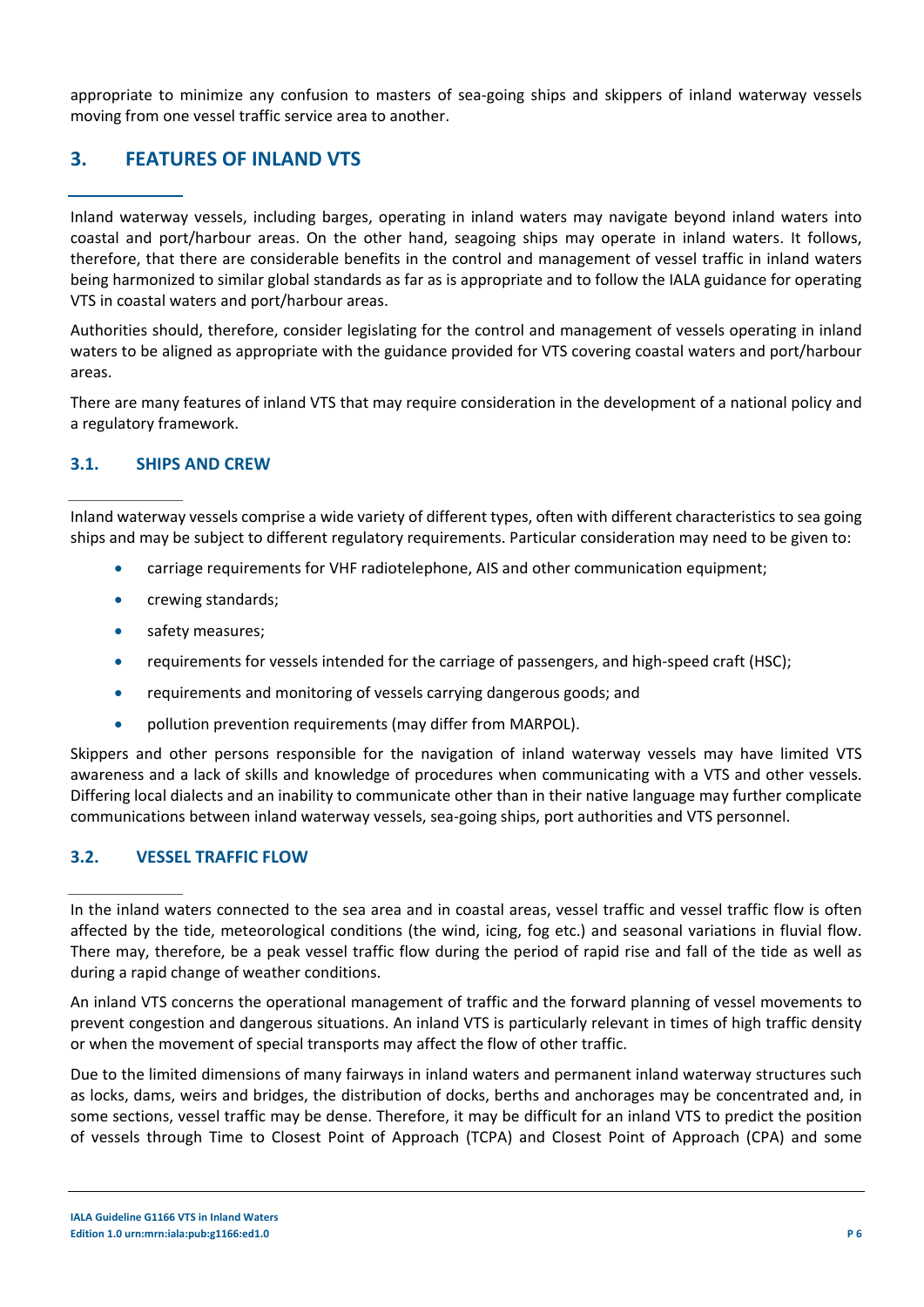information may be limited. As a result, it may be necessary to rely on broader traffic organization measures to implement VTS traffic management.

In relatively large water systems, lakes and busy inland waterways, there may be a succession of inland VTS centres with adjacent VTS Areas; in such circumstances, coordination among VTS centres and other contributing centres will be important.

## **3.3. EQUIPMENT AND SYSTEMS**

When a VTS system is established in inland waters, it is maybe prone to radar clutter and low resolution. Due to the large number of vessels being tracked, the AIS signal may become less reliable or even lost, especially when AIS class B is being used. The VTS alarm function may also be difficult to use effectively. In some circumstances, CCTV may have increased importance as an inland VTS sensor.

Inland VTS may be enhanced by linking it to bespoke systems for tracking, such as the European Vessel Tracking and Tracing (VTT) system.

When the inland VTS covers a long and narrow section of an inland waterway, the VHF working channels of nearby inland VTS centres may cause interference.

Inland waters may naturally be close to shore and in areas covered by Wi-Fi or other mobile networks. Thus, some ship-to-shore communication can be carried out in a more timely and effective manner through these networks. However, consideration should be given to the potential reduction in situational awareness if public networks are used as an alternative to simplex VHF channels.

Inland AIS equipment carried by inland waterway vessels should be compatible with the maritime AIS; it enables direct data exchange in areas where both sea-going ships and inland waterway vessels may be navigating.

## **3.4. GENERAL NAVIGATION ENVIRONMENT**

In inland waters, the dimensions of the fairway, the presence of bridges, dams, weirs, ship locks, revetments and other permanent structures, together with the arrangement of aids to navigation and varying water levels, may cause restrictions on the navigation and operation of vessels. An inland VTS centre may need to process a large amount of information in real time. For some sections of inland waterways, the arrangement of a passage plan, a system of traffic clearances or other appropriate measures may be required.

# **4. IALA GUIDANCE OF RELEVANCE TO INLAND VTS**

The *IALA VTS Manual* [4] provides a source of reference on the establishment and provision of a VTS for all stakeholders. It also provides a pointer to the suite of IALA standards related to VTS and the associated recommendations, guidelines and model courses.

IALA standards apply to VTS in international, territorial and coastal areas and in ports/harbours. Many of the associated recommendations and guidelines may also have a relevance to inland VTS. However, the applicability of this Guideline to inland waters may vary considerably dependent on such high-level aspects as the density of traffic, the type of vessels navigating the inland waterway, the nature of the inland waterway and the applicable local, regional and national provisions.

If it is decided that an inland VTS should be established, IALA guidance should be considered with due regard to inland waters. This includes, but is not limited to, the considerations in the sections below.

This Guideline should be read in conjunction with the *IALA VTS Manual*. Each of the subheadings that follow are aligned with those of the VTS Manual. Each subheading is followed with: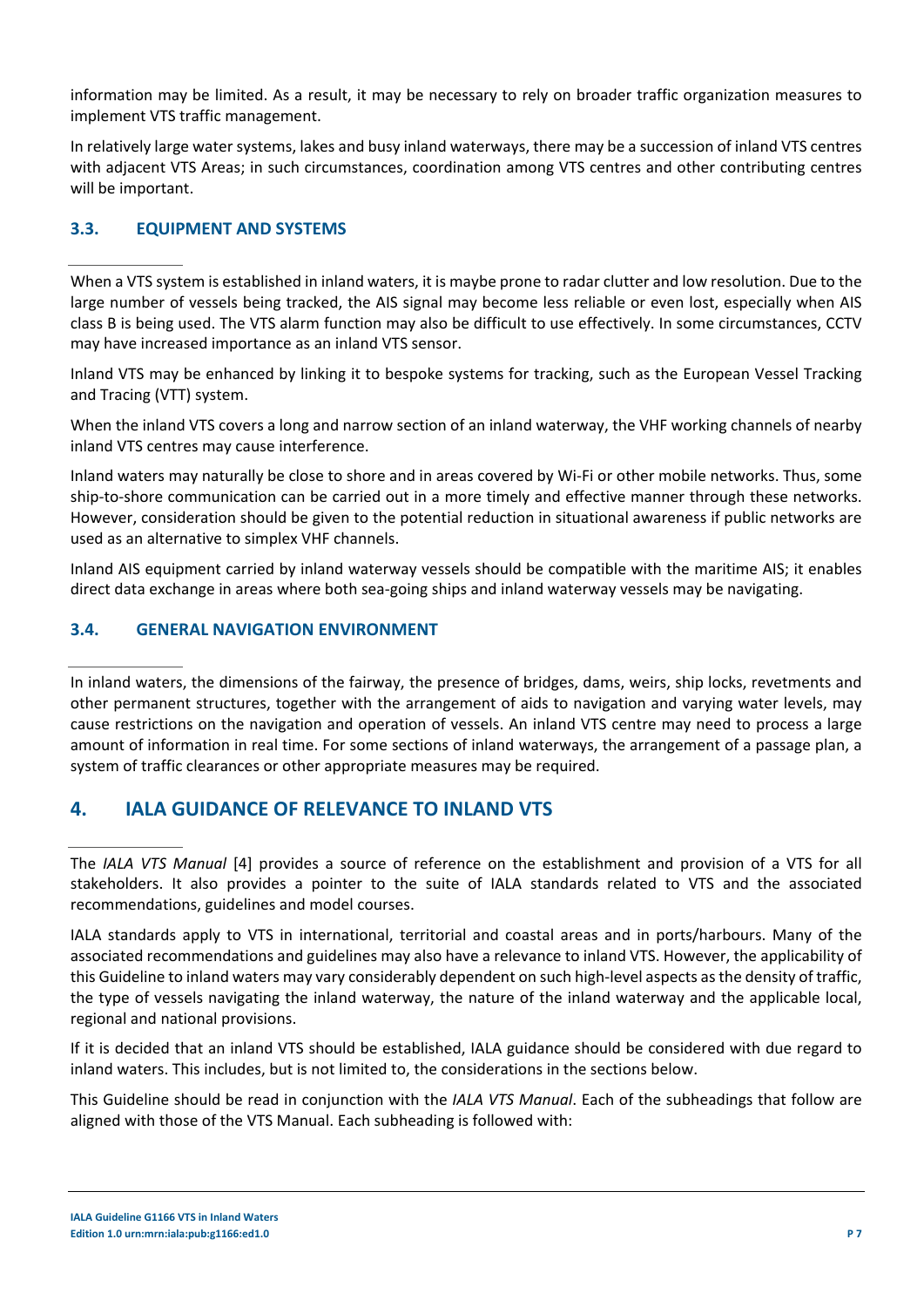- an "IALA Guidance" subsection identifying IALA guidance of potential relevance to inland waters. The *IALA VTS Manual* should be referred to for a short description and up-to-date referencing for any of the documents quoted; and
- an "Inland Waters Considerations" subsection setting out considerations and best practices that may apply in inland waters.

## **4.1. REGULATORY AND LEGAL FRAMEWORK**

### **4.1.1. IALA GUIDANCE**

The *IALA VTS Manual* identifies SOLAS Regulation V/12 and IMO Resolution *A.1158(32)* as the primary basis of the regulatory and legal framework for a VTS. It also notes that IMO Resolution *A.1158(32)* encourages Contracting Governments to take into account IALA standards and associated recommendations, guidelines and model courses.

The VTS manual describes the types of documents relating to VTS and their purposes. It also highlights the key responsibilities of Contracting Governments and competent authorities set out in IMO Resolution *A.1158(32)* for implementing and operating a VTS.

#### **4.1.2. INLAND WATERS CONSIDERATIONS**

It is recommended as best practice that an inland VTS:

- is aligned to international standards set out by IMO and expanded upon by IALA as far as is reasonably practicable;
- is formally established in national law;
- has appointed inland VTS providers that are legally empowered; and
- is coordinated between nations at borders or where responsibilities are shared.

The national structure may differ from that recommended in IMO Resolution *A.1158(32)* [3]; however, it is recommended that provision is made to ensure that:

- a legal basis for an inland VTS is established;
- a regulatory framework for establishing and operating an inland VTS is put in place;
- inland VTS providers are authorized to operate an inland VTS within a delineated VTS area; and
- a compliance and enforcement framework with respect to violations of inland VTS regulatory requirements is established.

Local, regional or national regulations may be required to reflect the navigable environment as well as custom and practice relating to such issues as pilotage, prohibited zones and traffic control which will usually take precedence.

It should be noted that *the International Regulations for Preventing Collisions at Sea* only apply to vessels on the high seas and all waters connected to the high seas and navigable by seagoing ships. Special regional and/or national rules may apply in inland waters.

Special consideration may be needed for areas where inland waters are connected to the high seas and coastal areas and to the transition between different regulatory regimes.

## **4.2. INLAND VTS IMPLEMENTATION**

## **4.2.1. IALA GUIDANCE**

IALA provides guidance on planning and implementing a VTS. References relevant to implementation include: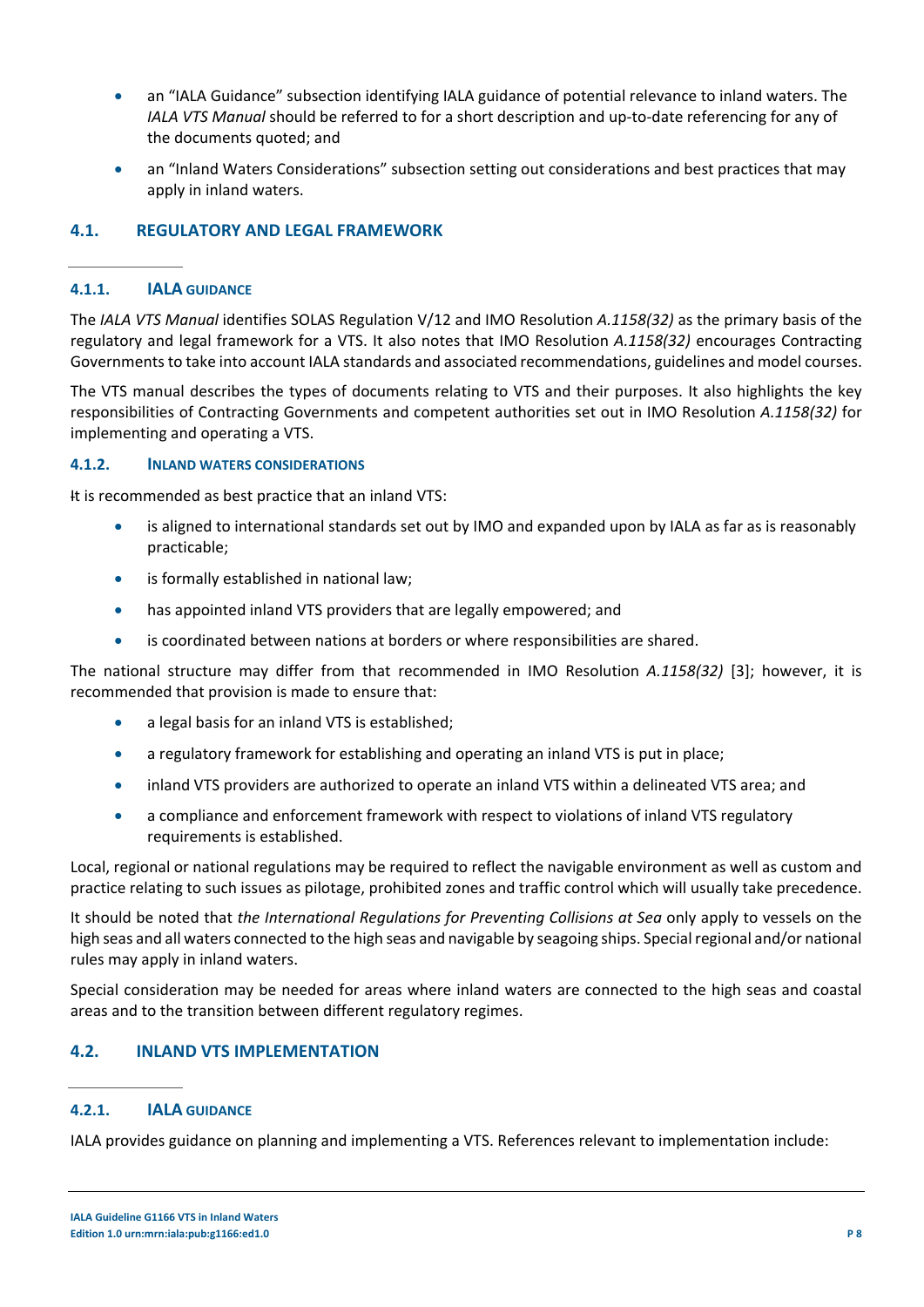- Recommendation *R0119 Establishment of VTS*
- Guideline *G1150 Establishing, planning and implementing a VTS*
- Guideline *G1160 Competencies for planning and implementing VTS*

In waterways where a national authority is of the opinion that the navigational complexity, volume of traffic or the degree of risk does not justify the establishment of a VTS, a Local Port Service (LPS) may be implemented. In such circumstances, IALA provides guidance in Guideline *G1142, The Provision of Local Port Services other than VTS*.

Further guidance is also provided in Guideline *G1083 Standard Nomenclature to Identify and Refer to a VTS*.

## **4.2.2. INLAND WATERS CONSIDERATIONS**

IMO Resolution *A.1158(32)* states the responsibilities of a VTS provider and those of participating ships which may also be relevant to an inland VTS. In particular, an inland VTS should be provided with appropriate equipment, systems and facilities for the delivery of the inland VTS and should be adequately staffed with inland VTS personnel who are appropriately trained and qualified. This is further expanded in IALA guidance.

If it is assessed that the navigational complexity, volume of traffic or the degree of risk does not justify the establishment of an inland VTS but that some form of co-ordination of local services is required, then note should be taken of the provisions of Guideline *G1142 for the establishment of a local port service* or equivalent noting the provisions of Guideline *G1083* that any service that is not authorized as a VTS should not use the term "VTS" in its name identifier.

## **4.3. INLAND VTS OPERATIONS**

## **4.3.1. IALA GUIDANCE**

IALA provides a number of documents relating to key operational considerations. These include:

- Recommendation *R0127 VTS Operations* and an associated Guideline *G1141 Operational Procedures for a VTS*;
- Guideline *G1089 Provision of a VTS* that sets out advice on providing a VTS including the responsibilities and purpose;
- Guideline *G1110 Use of Decision Support Tools for VTS Personnel;*
- Guideline *G1131 Setting and measuring VTS objectives*;
- Guideline *G1045 Staffing Levels at VTS Centres*;
- Guideline *G1118 Marine Casualty/Incident Reporting and Recording, Including Near Miss Situations*; and
- Guideline *G1144 Promulgating the Requirements of a VTS to Mariners A VTS Users Guide Template*

## **4.3.2. INLAND WATERS CONSIDERATIONS**

Many of the detailed considerations for operational procedures listed in the IALA guidance may not be relevant to inland waters. However, the need for operational guidance is of equal importance to inland VTS personnel, and the principle of setting out operational procedures should be followed and the basic principles of the IALA guidelines adapted as appropriate and suitable objectives set.

The Guideline *G1089* expands further on how to provide a VTS. Particular note should be made of the further explanation given on the purpose of a VTS in the provision of timely and relevant information, the monitoring and managing of vessel traffic and responding to developing situations. The close confines of many inland waterways and the ability to maintain a comprehensive traffic image may result in a more limited ability to respond to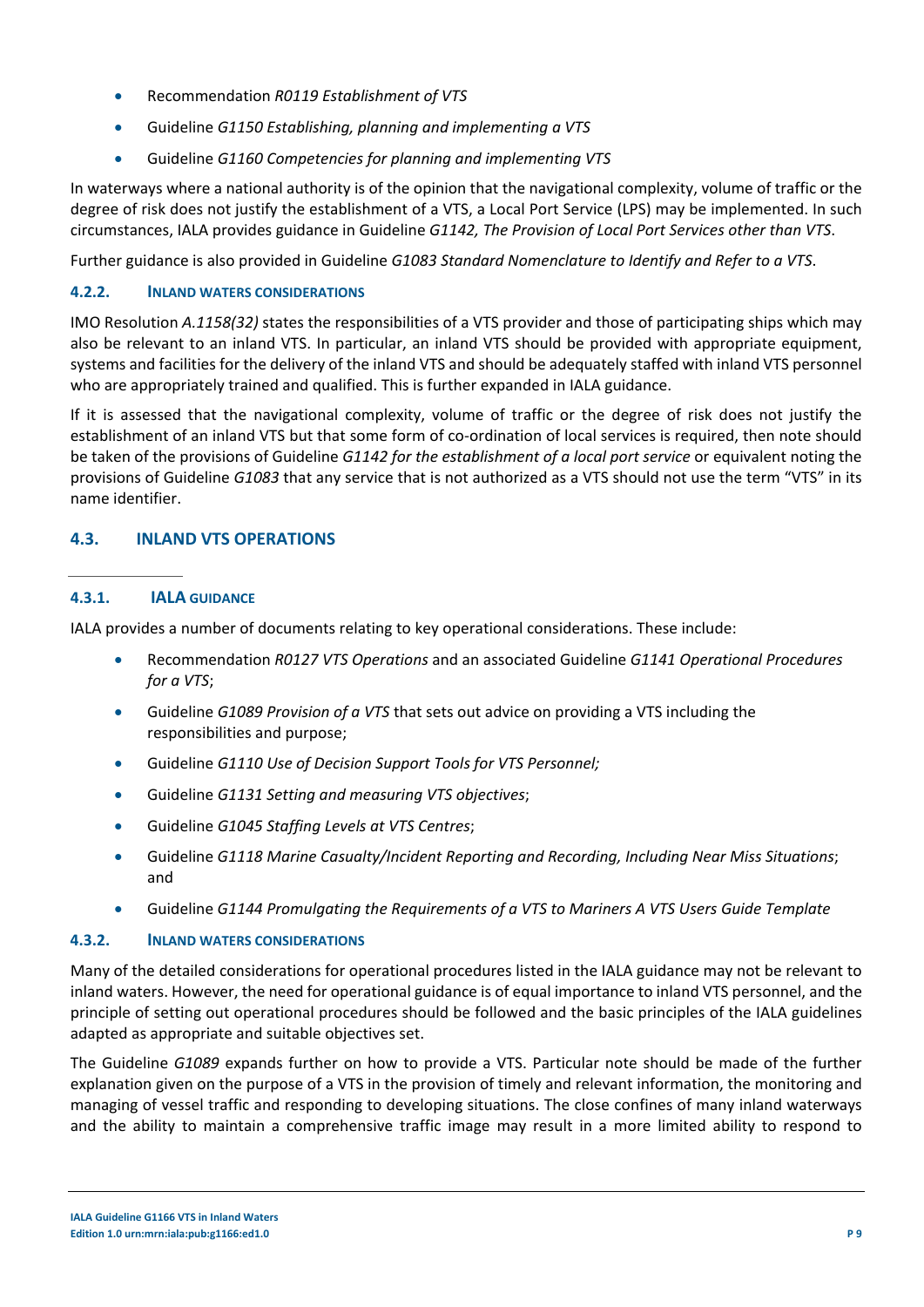developing situations. Nevertheless, as long as the possibility exists that such interaction might be necessary, then it is important that inland VTS personnel are appropriately trained and certified for such interventions.

While decision support tools may differ, the use of decision support tools is likely to be of similar value to an inland VTS as it is to a VTS in coastal waters and port/harbour areas and the IALA guidance of equal relevance.

Where an inland waterway is managed by multiple inland VTS centres, coordination between adjacent inland VTS centres or sub-centres is essential.

Information promulgating the requirements of an inland VTS should be publicized in a concise and harmonized format to reduce the burden on masters, skippers and other persons responsible for the navigation of seagoing ships or inland waterway vessels and to minimize misunderstandings when moving from one inland VTS area to another. The IALA guidance with a standardized format should, therefore, be used.

## **4.4. INLAND VTS COMMUNICATIONS**

#### **4.4.1. IALA GUIDANCE**

A major factor in the effective delivery of VTS is the provision of precise and unambiguous voice communication. IALA provides:

- Recommendation *R1012 VTS Communications*; and
- an associated Guideline *G1132* providing greater detail on "*VTS Voice Communications and Phraseology*".

#### **4.4.2. INLAND WATERS CONSIDERATIONS**

IALA documentation seeks to ensure the harmonization of procedures and communications worldwide. Both inland waterway vessels and seagoing ships may operate in inland waters and may transit both inland and port/harbour VTS areas. National administrations should ensure that inland VTS providers follow the IALA guidance as far as is reasonably practicable.

It is recognized that local language may be the primary language for an inland VTS, but the principles of phraseology and standardized phrases recommended by IALA should still be used when translated into the local language and the principles for VTS nomenclature should be followed.

Local, regional and national agreements and recommendations of river commissions on the use of the language in radio communications on inland waterways may apply.

Inland waterway administrations may consider the application of the provisions of the IALA recommendations and guideline relating to the voice communication in full or partially, taking into account special regional and/or national rules.

Inland VTS providers should take measures to eliminate or minimize interference to VHF communications, while also considering alternative means of communication as a backup.

## **4.5. INLAND VTS AUDITING AND ASSESSING**

#### **4.5.1. IALA GUIDANCE**

A VTS should be routinely evaluated to ensure that the operational objectives are being met, the technical and operational performance is acceptable and that the risks identified and defined in determining the need for the VTS have been mitigated to an acceptable level. IALA provides:

- Recommendation *R1013 Auditing and Assessing Vessel Traffic Services*; and
- an associated Guideline *G1101 Auditing and Assessing a VTS.*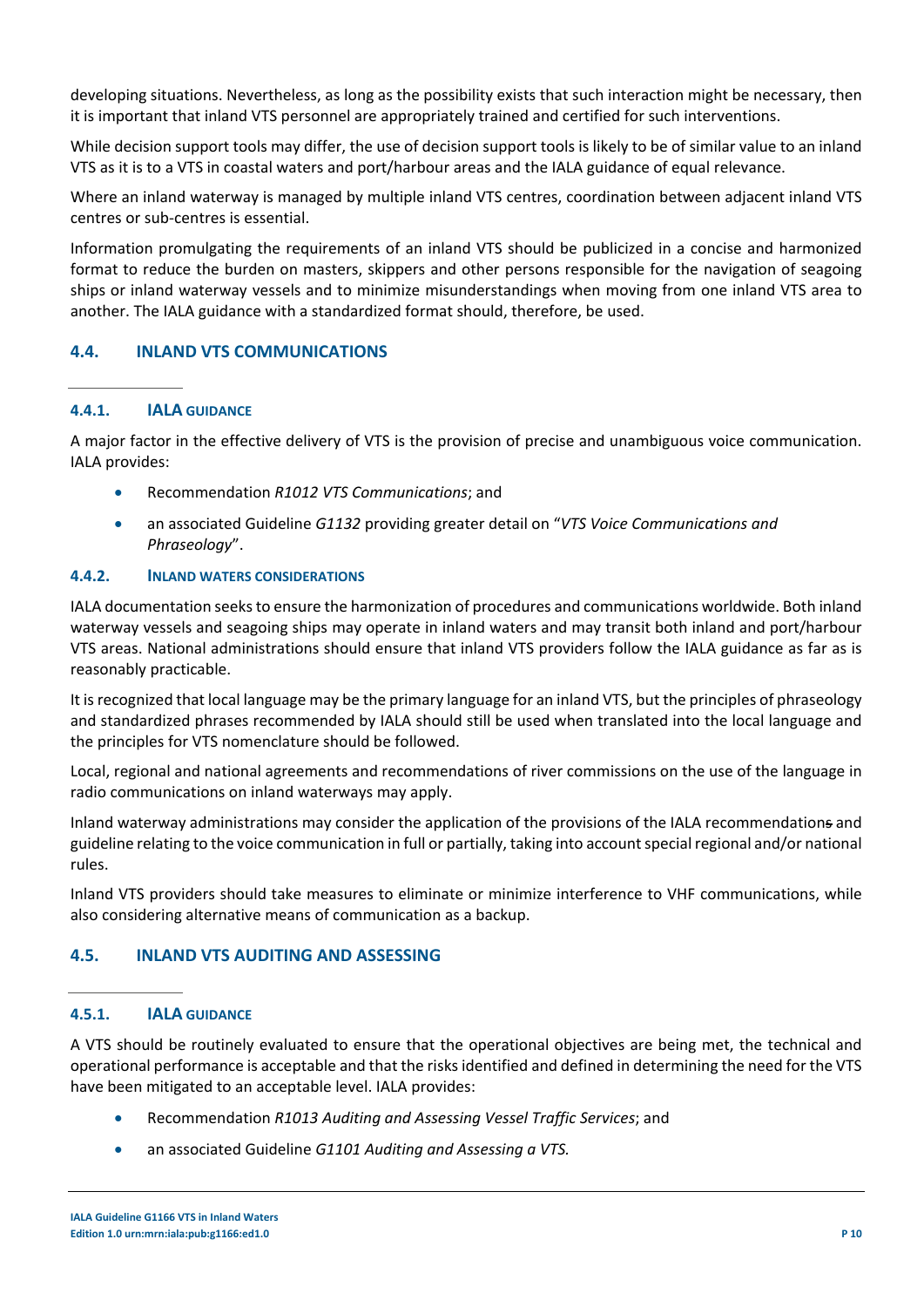#### **4.5.2. INLAND WATERS CONSIDERATIONS**

The IALA guidance on auditing and assessing a VTS provides a basis for development of assessment procedures and control measures which is largely applicable to an inland VTS.

The responsibilities may differ from those set out in the Guideline on auditing and assessing a VTS. The annexed checklists to the Guideline may also require further modification to suit the individual circumstances of a particular inland VTS, but the subject headings are most relevant and provide a good starting point to identify checks that should be considered.

## **4.6. INLAND VTS ADDITIONAL SERVICES**

#### **4.6.1. IALA GUIDANCE**

VTS is often involved in providing information and supporting other services due to its capacity to maintain a traffic image and interact with ships and other services in the VTS area. IALA provides the following guidelines:

- *G1070 VTS Role in Managing Restricted or Limited Access Areas*;
- *G1102 VTS Interaction with Allied or Other Services*; and
- *G1130 Technical Aspects of Information Exchange between VTS and Allied or Other Services*.

#### **4.6.2. INLAND WATERS CONSIDERATIONS**

Interactions between allied/other services and an inland VTS may differ, and restricted or limited access areas may still be encountered in some inland waters. Reference to the relevant IALA guidance may be of value in such cases.

Standards for vessel tracking and tracing, electronic ship reporting in inland navigation and notices to skippers may also be relevant.

There may be a greater number of additional services associated with an inland VTS compared with VTS in coastal and port/harbour areas and may have an enhanced significance. Administrations should define the additional services and identify where they apply.

If the additional services include allied or other services, inland VTS providers should develop the issues, criteria, and principles to be applied.

#### **4.7. INLAND VTS DATA AND INFORMATION MANAGEMENT**

#### **4.7.1. IALA GUIDANCE**

The compilation of an accurate traffic image is essential for VTS personnel to monitor traffic, evaluate situations and make decisions accordingly. The traffic image is dependent on the integration and portrayal of data from different sensors (e.g., radar, AIS and CCTV), information from reports such as VHF voice or data, and is supported by an effective data and information management framework. IALA provides:

- Recommendation *R1014 Portrayal of VTS Information and Data*; and
- Recommendation *R0125 Use and Presentation of Symbology at a VTS Centre.*

#### **4.7.2. INLAND WATERS CONSIDERATIONS**

While an inland VTS may have a restricted set of functions, many of the principles set out in the guidance on the portrayal of information to VTS personnel will be relevant in establishing a suitable environment for inland VTS operations.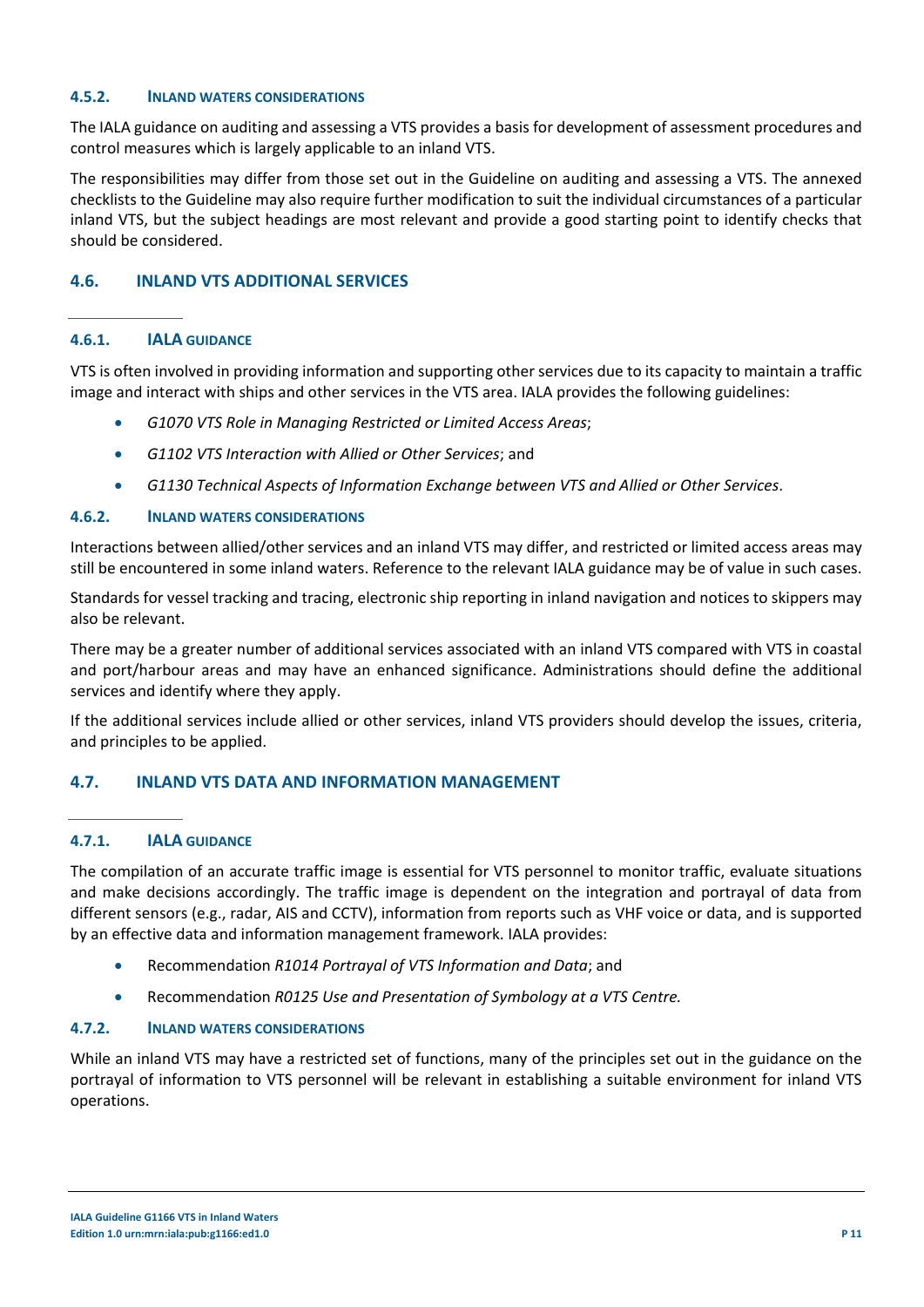The use of symbology to identify vessels of particular interest such as passenger vessels, vessels carrying dangerous goods and vessels restricted in their ability to manoeuvre can be of particular use in improving situational awareness in an inland VTS.

Regional and competent authorities responsible for inland waters may wish to consider the development and application of harmonized exchange of information to support traffic and transport management and the transfer of information between operators, vessels and allied or other services. Inland VTS may be enhanced by linking it to bespoke systems for tracking ships such as the European VTT.

Note: The Guideline *G1105 Shore-Side Portrayal Ensuring Harmonization with E-Navigation Related Information* may also be of relevance to data and information management and the portrayal of information to inland VTS personnel.

## **4.8. INLAND VTS TECHNOLOGIES**

## **4.8.1. IALA GUIDANCE**

A significant proportion of the investment associated with the implementation and on-going operation of a VTS is the equipment and relevant systems. Once the need for a VTS has been established, it will be necessary to set out the requirements for procurement, especially as regards the technical requirements.

IALA documents relating to setting the technical requirements include:

- Recommendation *R0128 Operational and Technical Performance Standards of VTS systems*; and
- Guideline *G1111 Establishing Functional & Performance Requirements for VTS Systems*.

#### **4.8.2. INLAND WATERS CONSIDERATIONS**

IALA guidance on the procurement, technical specifications and performance standards for a VTS assume the need for continuous and uninterrupted surveillance of the entire area for which it is responsible with a high degree of reliability and redundancy. The technical specifications, particularly for radar, relate to relatively open waters. Not all of these may relate to inland waters; equally, there may be additional requirements unique to inland waters, such the management of locks and bridges that require additional consideration. Furthermore, gapless coverage may not be feasible or necessary. The guidance does, however, provide a useful baseline on which to draw in developing the specifications for an inland VTS.

Equipment and facilities should be equipped in accordance with regional/local requirements. The technical performance of the inland VTS equipment should meet the objectives of the inland VTS. Authorities and providers should consider the following items when implementing an inland VTS:

- The technical requirements for inland VTS may vary in different countries or in different waters. Inland VTS providers should evaluate the detailed technical requirements.
- There may be a requirement for the output power of AIS, VHF and other equipment of all vessels in certain inland water areas to be lower than the default value, although the navigable environment of inland waters is often complex. These factors should be taken into account by competent authorities and inland VTS providers during the design and operation of shore-based facilities such as VHF base stations, AIS base stations and radar stations.

The performance of radar, target tracking and associated decision support warnings may be seriously diminished in the inland environment. The use of short range, high-definition radar may, therefore, also be considered. Greater emphasis may also be needed on the use of other monitoring equipment such as CCTV and Virtual Reality video.

The technical specifications for VHF radiotelephone installations, radar installations and AIS in inland waters can be found in the relevant international, national or regional provisions.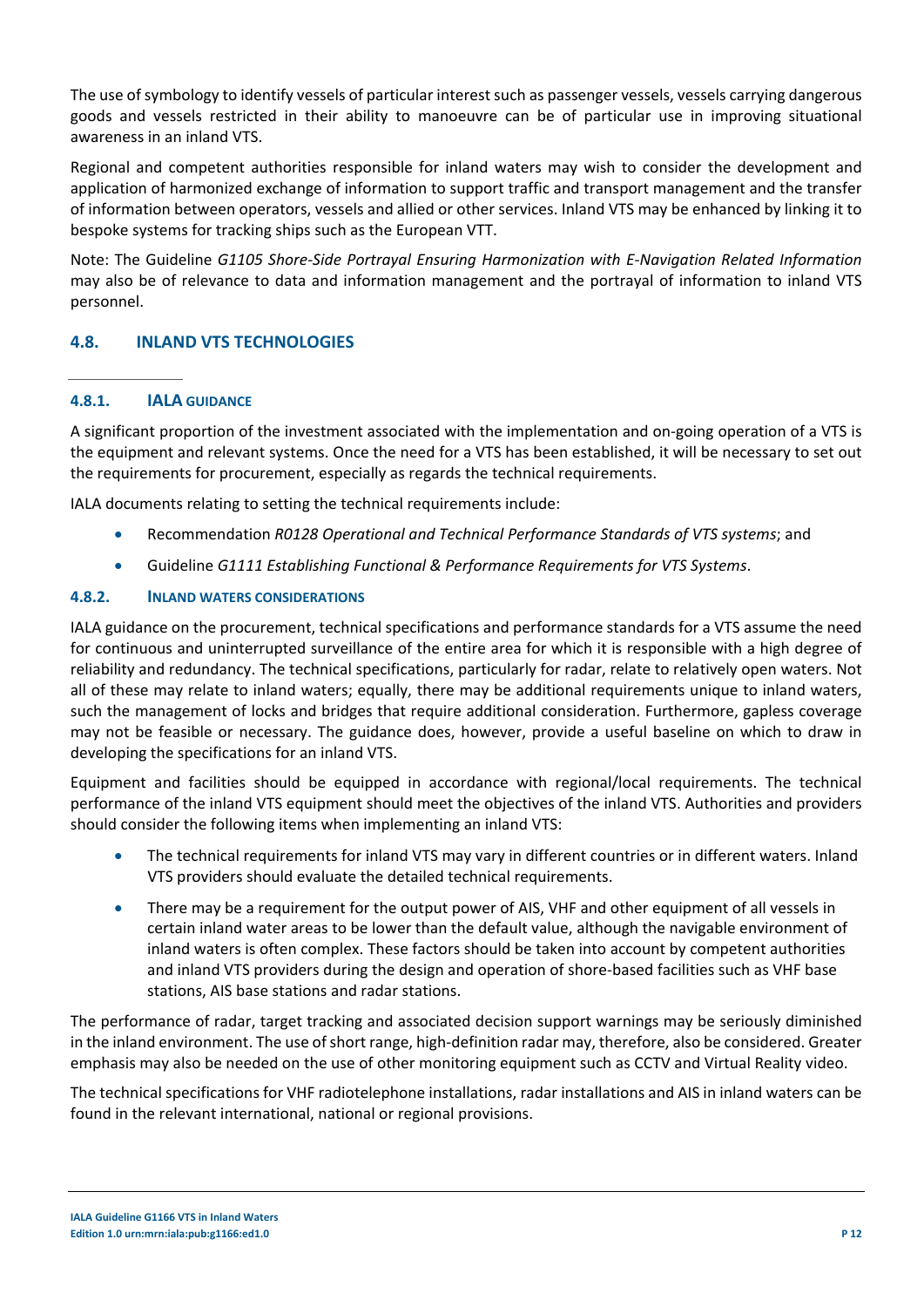### **4.9. DATA MODELS AND DATA ENCODING**

#### **4.9.1 IALA GUIDANCE**

An IALA Recommendation *R0145 The Inter-VTS Exchange Format (IVEF) Service* provides a framework with formats and protocols for data exchange between VTS systems, stakeholders and relevant external parties to assist in the efficient deployment of services to the mariner and to the maritime community by facilitating the harmonization, connectivity and the integration of different components.

#### **4.9.2 INLAND WATERS CONSIDERATIONS**

With the increasing globalization and digitalization of maritime operations, the increasing emphasis on data management is likely to be of high importance in inland waters and the IALA guidance on IVEF is of significant relevance.

Network information systems in inland waters are widely used, and the compatibility of data exchange should be considered when building network information systems.

Inland VTS may also consider collecting or updating such data from vessels passing through or navigating on fixed routes in order to establish a database and facilitate traffic management.

#### **4.10. TRAINING AND ASSESSMENT**

#### **4.10.1. IALA GUIDANCE**

IALA has established international standards for VTS training set out in:

- Recommendation *R0103 Training and Certification of VTS personnel*;
- Guideline *G1156 Recruitment Training and Certification of VTS personnel*:
- Guideline *G1017 Assessment for Recognition of Prior Learning in VTS Training*; and
- Guideline *G1027 Simulation in VTS Training*.

VTS Model Courses have been designed and are set out in model courses for:

- *C0103-1 VTS operator Training (V-103/1);*
- *C0103- 2 VTS supervisor Training (V-103/2);*
- *C0103-3 VTS On-the-Job-Training (V-103/3);*
- *C0103-4 VTS On-the-Job Training Instructor (V-103-4)*; and
- *C0103-5 The Revalidation Process for VTS Qualification and Certification (V-103-5).*

#### **4.10.2. INLAND WATERS CONSIDERATIONS**

While it is for the national administration to mandate the training and certification requirements for inland VTS personnel in inland waters, there is a clear benefit in drawing on the international standards set by IALA for training and certification, which includes guidance on the management and accreditation of training establishments.

The use of IALA modules within the model courses may serve as the basis for training and certification of inland VTS personnel in inland waters and enable them to transition more easily to other VTS centres as part of their career progression.

The closer an inland VTS is aligned to the international standard, the greater the potential for all training to be conducted to the same model course standard, thus achieving equivalent levels of safety, economies of scale and international/worldwide recognition of certification.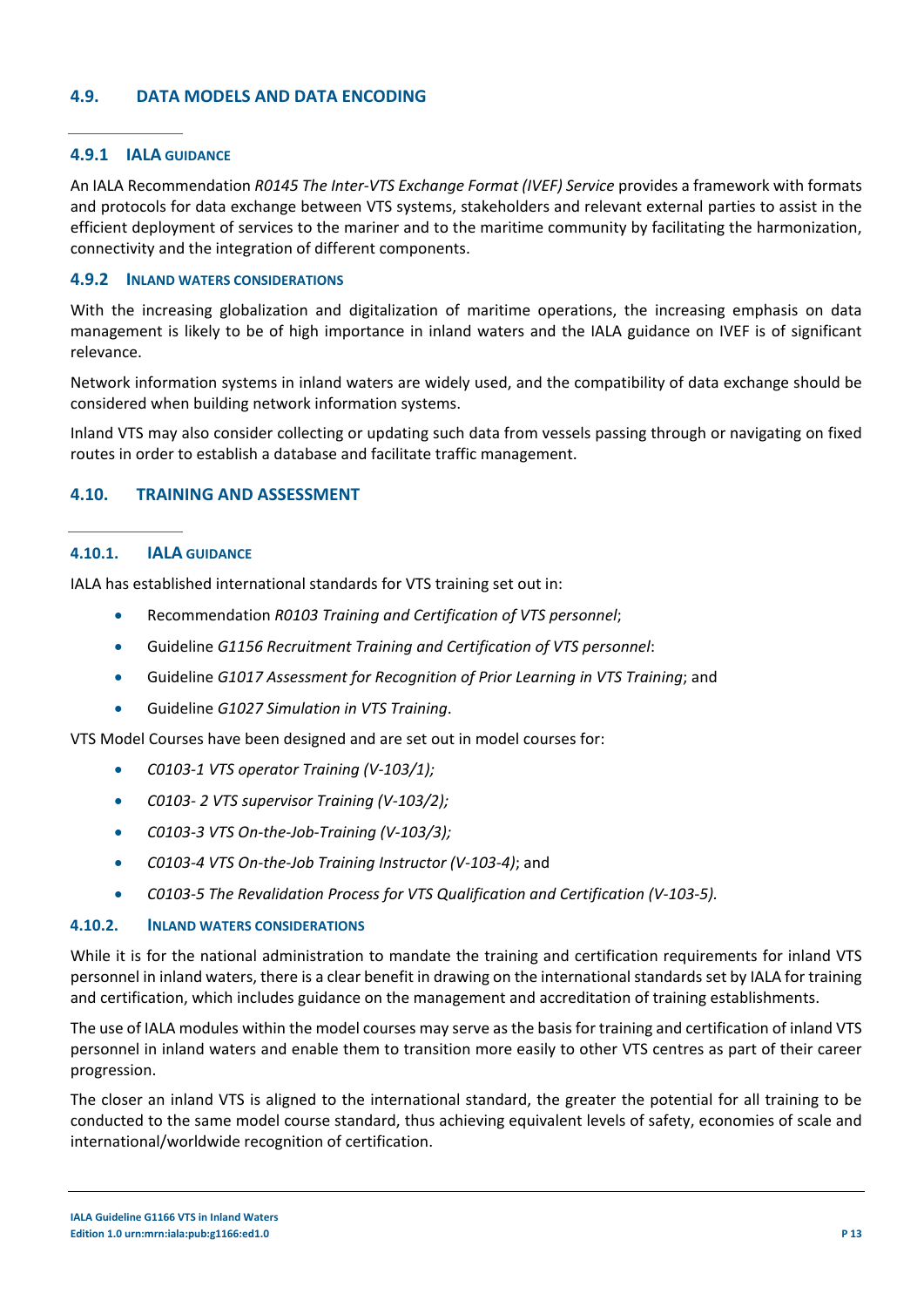Where it is assessed that the establishment of an inland VTS is not justified but that some form of co-ordination of local services is required, the principles for qualification and training set out in the Guideline *G1142 Local Port Services other than VTS* should be considered.

Inland VTS personnel may need additional skills, which should be taken into account when developing training courses. These include:

- the characteristics of inland waters;
- tracking and tracing of vessels;
- vessel reporting;
- routeing schemes;
- local rules and regulations;
- special requirements and procedures for pilotage, including cooperation skills with pilots;
- the competencies of the crews of inland waterway vessels; and
- specific network equipment and systems identified in other parts of this guideline such as CCTV, VTT and short range, high-definition radar.

Simulation training is an equally effective measure in the training of inland VTS personnel, and the IALA guidance is similarly applicable.

Consideration should be given to the promotion of communications skills to skippers and other persons responsible for the navigation of inland waterway vessels.

## **4.11. ACCREDITATION, COMPETENCY, CERTIFICATION AND REVALIDATION**

## **4.11.1. IALA GUIDANCE**

IALA specifies the practices associated with the generic accreditation of training organizations in Recommendation *R0149 Accreditation of Training Organizations*.

For VTS training, detailed guidance is provided in Guideline *G1014 Accreditation and Approval Process for VTS Training*.

## **4.11.2. INLAND WATERS CONSIDERATIONS**

The previous section on "Training and Assessment" identifies the benefits of drawing on the international standards set by IALA for training and certification as the basis for training and certification of inland VTS personnel in inland waters to enable them to transition more easily to other VTS centres as part of their career progression. It also recognizes that the closer an inland VTS is aligned to the international standard, the greater the potential for all training to be conducted to the same model course standard, achieving equivalent levels of safety, economies of scale and international/worldwide recognition of certification.

It follows, therefore, that similar processes of accreditation, competency, certification and revalidation should be adopted if these benefits are to be realized.

## **4.12. RISK MANAGEMENT**

## **4.12.1. IALA GUIDANCE**

IALA provides guidance on risk assessment processes that assist in assessing the need for a VTS through risk management in: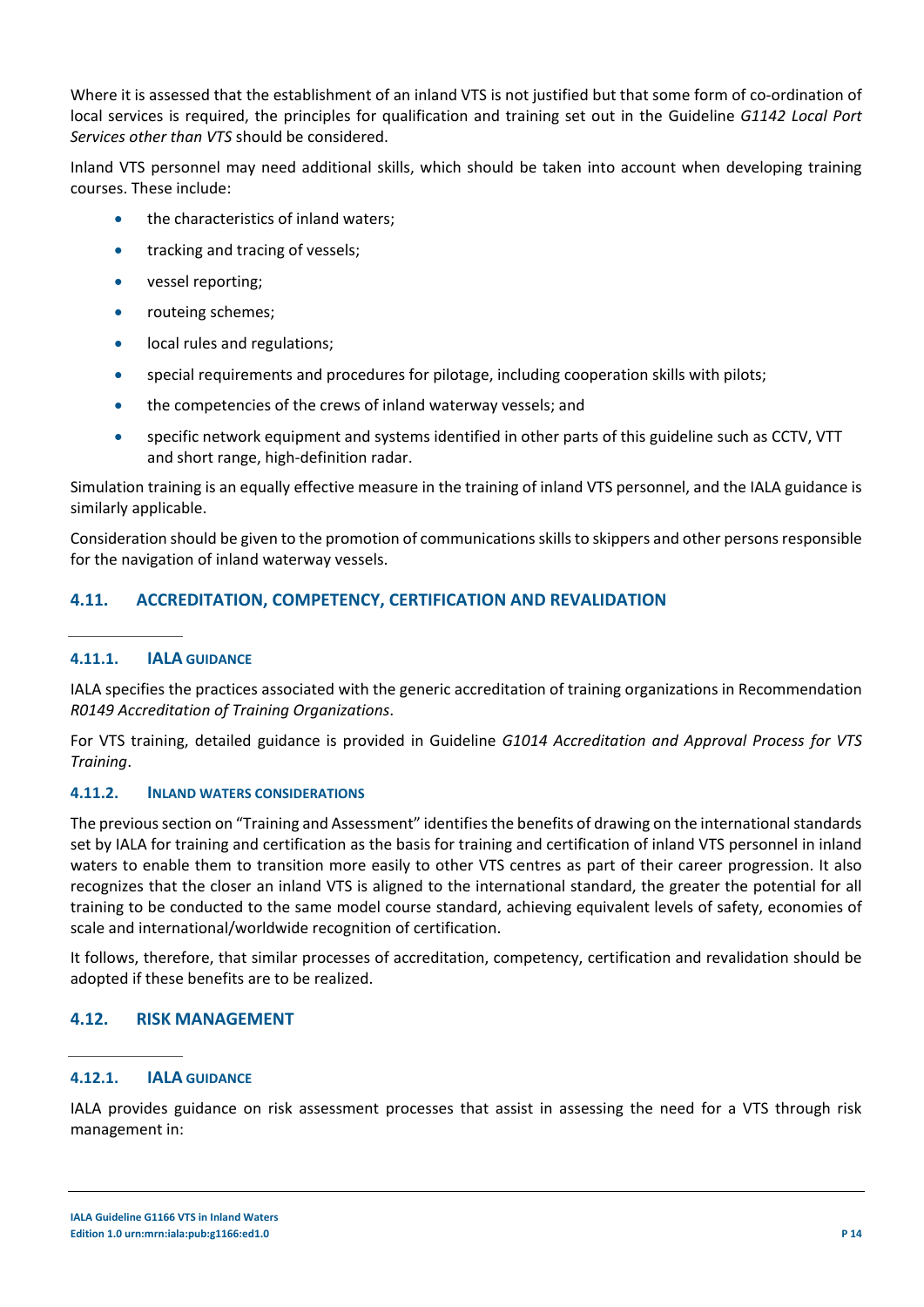- The generic Recommendation *R1002 Risk Management for Marine Aids to Navigation*; and
- Guideline *G1018 Risk Management*.

Three risk management tools are offered in guidelines:

- *G1123 The Use of IALA Waterway Risk Assessment Programme (IWRAP Mk II);*
- *G1124 The Use of Ports and Waterways Safety Assessment (PAWSA) Mk II Tool*; and
- *G1138 The Use of the Simplified IALA Risk Assessment Method (SIRA).*

#### **4.12.2. INLAND WATERS CONSIDERATIONS**

The guidance on the assessment of risk is based on international, territorial and coastal areas and in ports/harbours. The tools set out in the IWRAP and PAWSA models may prove to be too sophisticated for an inland waterway. However, SIRA provides a simpler process that may be more relevant. Nevertheless, all draw on the capture of AIS information as important source data and this may still be very relevant to risk assessment of inland waters where such data can be gathered.

While the IALA recommendation *R0119* on the establishment of a VTS and the associated Guideline *G1150* on establishing, planning and implementing a VTS are based on the requirements for SOLAS vessels and IMO provisions, these documents set out basic principles, many of which will also be of significant relevance to an inland VTS.

The traffic characteristics of inland waters and the requirements of local, regional and national rules, regulations and conventions relating to inland waters should be taken into consideration when conducting risk assessment.

#### **4.13. QUALITY MANAGEMENT**

#### **4.13.1. IALA GUIDANCE**

Where a formally appointed VTS is established, a quality management structure is considered necessary. IALA provides guidance on quality management in the form of:

- Recommendation *R0132 Quality Management for Aids to Navigation Authorities*; and
- an associated Guideline G1052 *Quality Management Systems for Aids to Navigation Service Delivery*.

#### **4.13.2. INLAND WATERS CONSIDERATIONS**

An inland VTS should have a quality management system in place where auditing should form part of such a process. The IALA guidance may be adapted as appropriate, taking into account relevant national, regional and local requirements.

## **4.14. ADDITIONAL GUIDANCE RELATED TO THE PROVISION OF INLAND VTS**

#### **4.14.1. IALA GUIDANCE**

IALA provides guidance for AIS shore-based infrastructure and systems with applicability beyond just VTS that should be considered in establishing and operating VTS through:

- Recommendation R0123 *The Provision of Shore Based Automatic Identification System (AIS*);
- Recommendation R0126 *The Use of the Automatic Identification System (AIS) in Marine Aids to Navigation Service*s"; and
- Guideline G1082 *Overview of AIS.*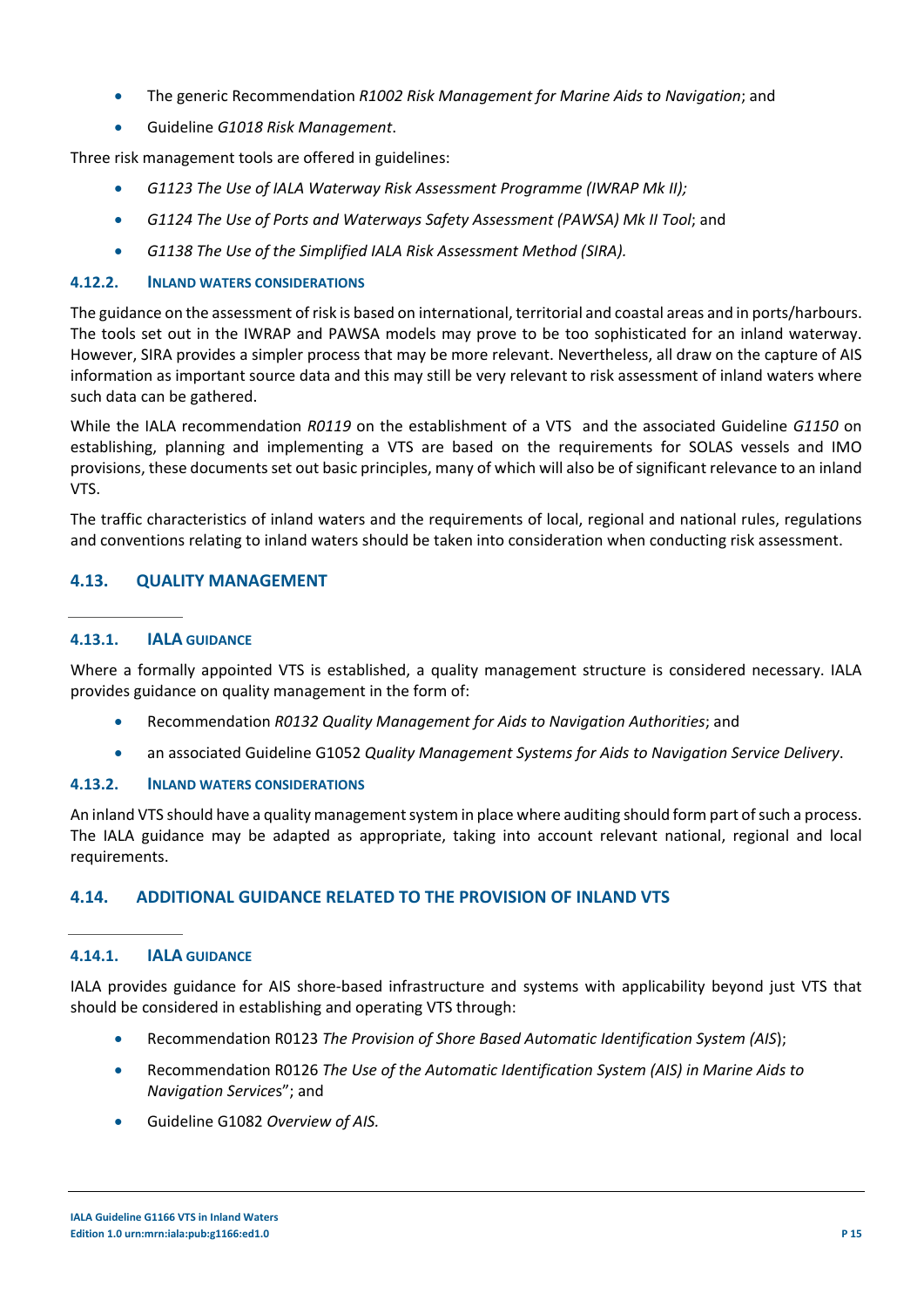IALA also provides Guideline G1105 *Shore-Side Portrayal Ensuring Harmonization with E-Navigation Related Information.*

#### **4.14.2. INLAND WATERS CONSIDERATIONS**

Many inland waterways draw heavily on AIS as a primary tool for vessel tracking, and it is important that the capabilities and limitations of AIS are fully understood. Much of IALA's Guideline *G1082 Overview of AIS* has equal relevance to inland VTS.

The specifications for AIS equipment on inland waterway vessels may differ from those for AIS on seagoing ships. For example, in Europe, the specification for AIS on inland waterway vessels (Inland AIS) is based on AIS Class A but requires additional functionality to meet the needs of inland navigation.

There may be a higher proportion of vessels equipped with AIS Class B in inland waters.

An inland VTS may need to consider how AIS data from both inland waterway vessels and seagoing ships are presented on a VTS traffic image display system and how the AIS information can be checked for accuracy.

The buoyage system applied in inland waters may also be different from the IALA buoyage system. This should be taken into account to avoid, as far as possible, any risk of conflict or confusion between the two systems of buoyage and particularly where there is a transition between the different buoyage systems.

The PIANC guidance "*Guidelines and Recommendations for River Information Services (2019*)" [5] and the PIANC report "*E-Navigation for Inland Waterways (2017*)" [6] may also be of relevance in considering VTS in Inland Waters.

# **5. DEFINITIONS**

The definitions of terms used in this Guideline can be found in the International Dictionary of Marine Aids to Navigation (IALA Dictionary) at<http://www.iala-aism.org/wiki/dictionary> and were checked as correct at the time of going to print. Where conflict arises, the IALA Dictionary should be considered as the authoritative source of definitions used in IALA documents.

In addition, for this document, the following definitions are specifically related to inland waters:

| Convoy            | "Convoy" means a towed convoy, a pushed convoy or a side-by-side formation;                                                                                                                                                                                                                       |
|-------------------|---------------------------------------------------------------------------------------------------------------------------------------------------------------------------------------------------------------------------------------------------------------------------------------------------|
|                   | a. "towed convoy" means an assembly of one or more vessels, floating establishments<br>or assemblies of floating material towed by one or more motorized vessels, the later<br>forming part of the convoy and being known as tugs;                                                                |
|                   | b. "pushed convoy" means a rigid assembly of vessels, of which at least one is placed in<br>front of the motorized vessel propelling the convoy and is known as a pusher. A convoy<br>composed of a pusher and a pushed craft so as to permit guided articulation is also<br>considered as rigid; |
|                   | c. "side-by-side formation" means an assembly of vessels coupled side-by-side, none of<br>which is placed in front of the motorized vessel propelling the assembly.                                                                                                                               |
|                   | (UNECE resolution No. 24, European Code for Inland Waterways, revision 6)                                                                                                                                                                                                                         |
| <b>Inland AIS</b> | Inland AIS means AIS for the use in inland navigation and interoperable with (maritime)<br>AIS – technically enabled by amendments and extensions to the (maritime) AIS.                                                                                                                          |
|                   | (UNECE resolution No. 63, International Standard for Tracking and Tracing on Inland<br>Waterways (VTT), revision 2)                                                                                                                                                                               |
|                   |                                                                                                                                                                                                                                                                                                   |